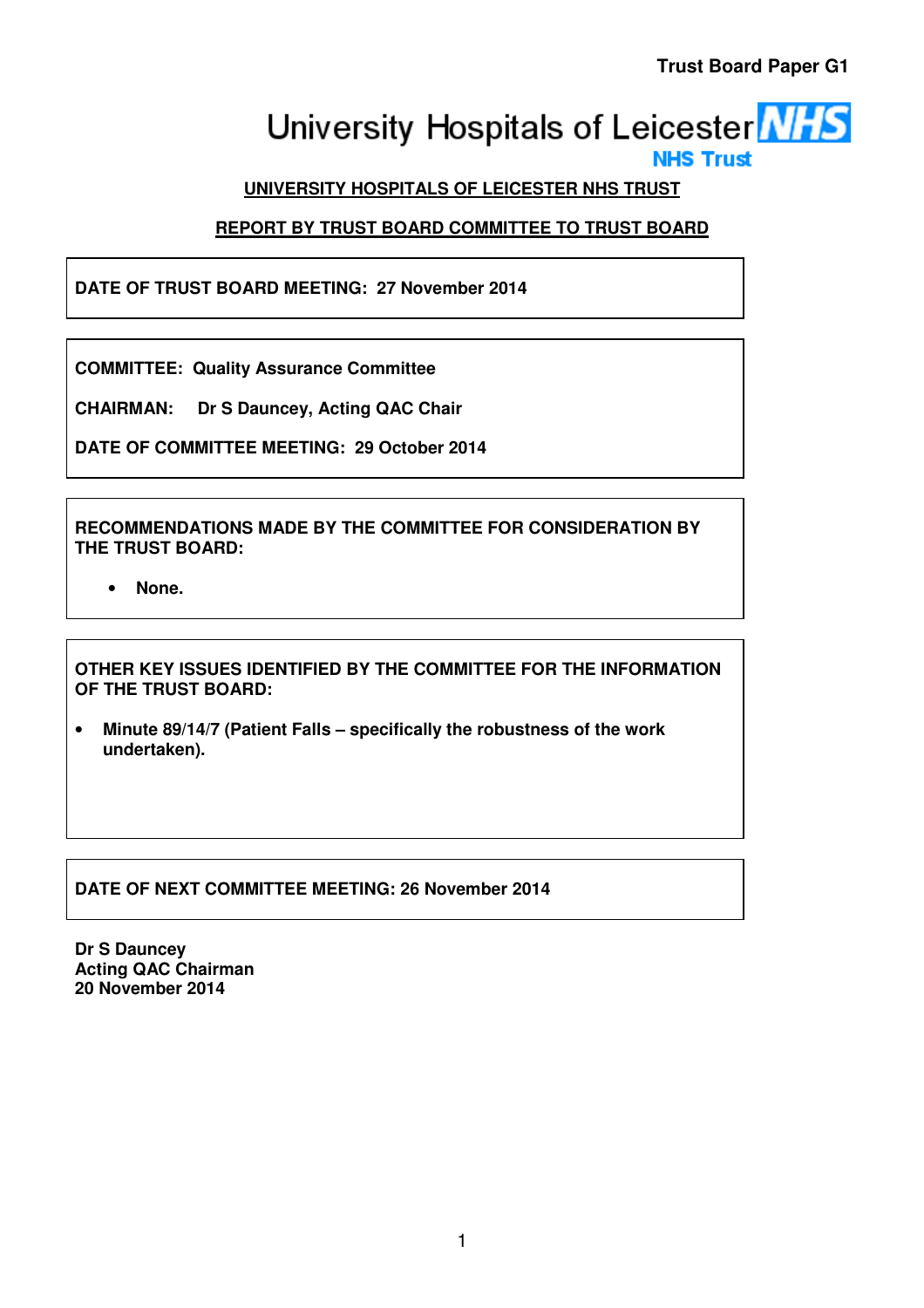## **UNIVERSITY HOSPITALS OF LEICESTER NHS TRUST**

#### **MINUTES OF A MEETING OF THE QUALITY ASSURANCE COMMITTEE HELD ON WEDNESDAY 29 OCTOBER 2014 AT 12:30PM IN THE LARGE COMMITTEE ROOM, LEICESTER GENERAL HOSPITAL**

#### **Present:**

Dr S Dauncey – Non-Executive Director (Acting Chair) Mr M Caple – Patient Adviser (non-voting member) Dr K Harris – Medical Director Ms R Overfield – Chief Nurse Mr P Panchal – Non-Executive Director (from Minute 88/14/1 onwards) Mr K Singh – Trust Chairman Ms J Wilson – Non-Executive Director

#### **In Attendance:**

Mrs G Belton – Trust Administrator Mr J Davison – Consultant Orthopaedic Surgeon (for Minute 89/14/1) Miss M Durbridge – Director of Safety and Risk (from Minute 89/14/3) Ms L Hale – Falls Prevention and Management Lead (for Minute 89/14/7) Mrs S Hotson – Director of Clinical Quality Ms E Meldrum – Assistant Director of Nursing (for Minute 89/14/7) Dr N Moore – Clinical Director, RRC CMG (for Minute 89/14/2) Ms C Ribbins – Deputy Chief Nurse

#### **RESOLVED ITEMS ACTION**

#### **85/14 APOLOGIES**

Apologies for absence were received from Mr J Adler, Chief Executive, Ms C O'Brien, Chief Nurse and Quality Officer, East Leicestershire CCG and Professor D Wynford-Thomas, Non-Executive Director.

#### **86/14 CHAIRMANSHIP OF QAC**

Ms J Wilson, QAC Chair, verbally briefed the Committee that due to changes of personnel in both the Trust Chairman and Non-Executive Director roles there would be a review of the Trust's Corporate Committees and their sub-committees. In the interim period, Ms Wilson had been requested to take on the role of Acting Chair for the Finance and Performance Committee and Dr Dauncey had been requested to take on the role of Acting Chair for the Quality Assurance Committee. It was therefore noted that Dr Dauncey would be Acting Chair for this and future QAC meetings until further notice.

Dr Dauncey expressed thanks to Ms Wilson for all of the work she had undertaken in her role as QAC Chair.

#### **Resolved – that this verbal information be noted.**

#### **87/14 MINUTES**

**Resolved – that the Minutes of the Quality Assurance Committee meetings held on 27 August 2014 and 24 September 2014 (papers A – A3 refer) be confirmed as a correct record.** 

## **88/14 MATTERS ARISING REPORT**

#### 88/14/1 Matters Arising Report

Members received and noted the contents of paper 'B', noting that those actions now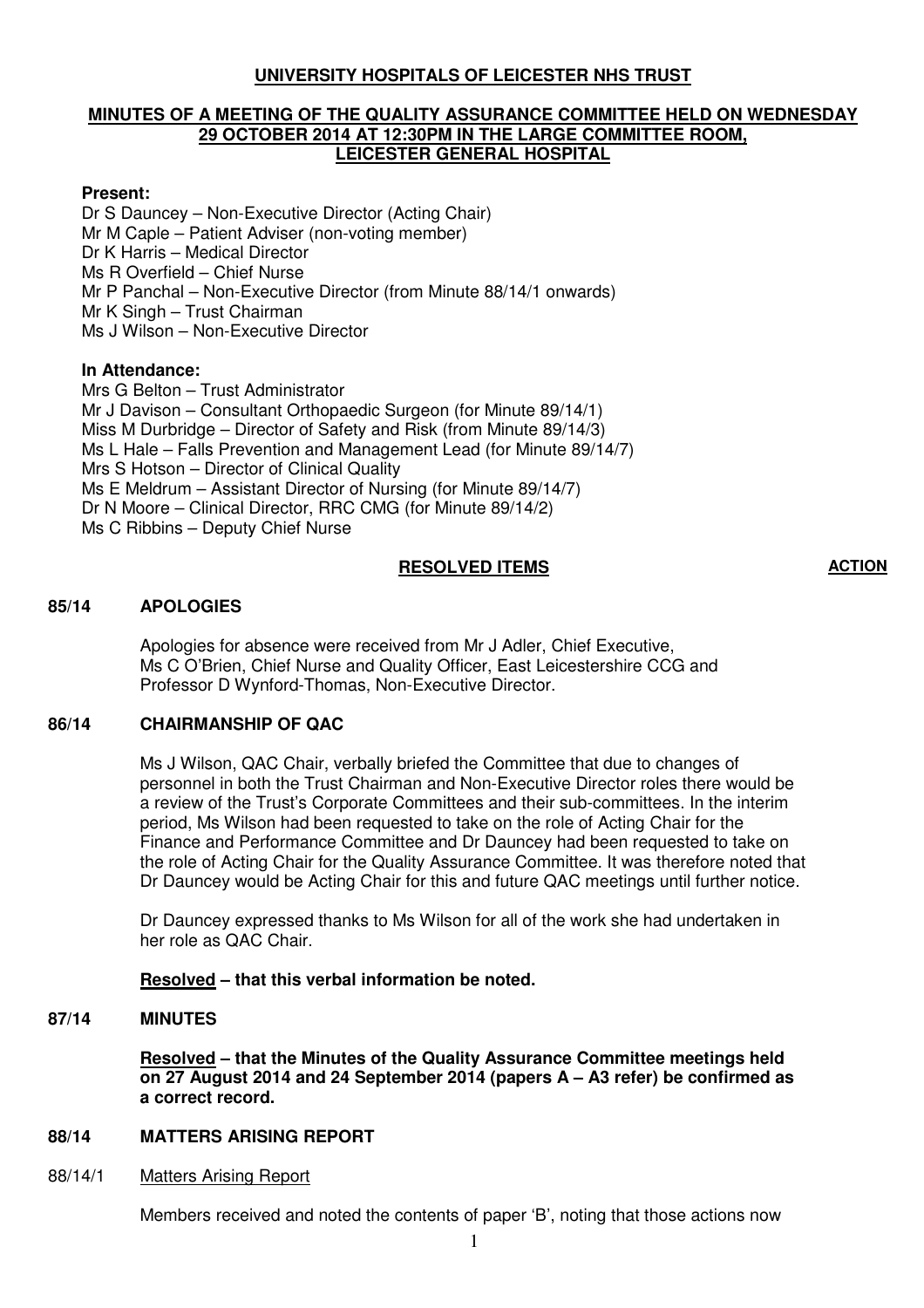reported as complete (level 5) would be removed from future iterations of this report. Members specifically reported on progress in respect of the following actions:- (i) **Minute reference 76/14** (regarding the QAC Work Programme) – for the reasons detailed in Minute 86/14 above, further work would not be undertaken in respect of the QAC Work Programme until the Committee Review had been completed and its outcome used to assist the finalisation of this work. It was agreed that this action should remain on the log as 'work in progress' (level 4); (ii) **Minute reference 76/14c** (regarding the planned discussion between the Chief Nurse and the Patient Adviser in respect of Interserve performance) – the Chief Nurse noted that this had now been actioned; (iii) **Minute reference 77/14/2a** (regarding the Renal Transplant Action Plan Update) – it was noted that this action could now be graded '5' (completed); (iv) **Minute reference 77/14/6** (regarding the provision of an update on progress in respect of LIIPS to the Trust Board in March / April 2015) – it was noted that this item was now scheduled into the Trust Board programme, and could be graded '5' (completed); (v) **Minute references 77/14/7 and 77/14/7a** (regarding the ED SUI Report and action plan) – it was noted that these actions could now be graded as '5' (completed), as they were addressed under item 4.3 on the agenda (paper F refers); (vi) **Minute reference 78/14/1** (regarding the Stroke Services report linked to CQUINS and vital signs) – it was noted that a verbal update on progress against this action could not be provided at today's meeting in light of the absence of the Chief Nurse and Quality Officer, East Leicestershire CCG; (vii) **Minute reference 78/14/1a** (regarding availability of ringfenced stroke beds) – it was noted that the Acting QAC Chair would discuss this operational issue with the Chief Executive, and thereafter advise the Trust Administrator if it could be removed from the QAC action log; (viii) **Minute reference 78/14/2 and 78/14/2a** (regarding CQC compliance actions specifically in respect of the accommodation for paediatric dentistry) – it was noted that these were being addressed through the EQB, and could be marked '5' (complete) and removed from future iterations of the matters arising log; (ix) **Minute reference 78/14/4** (regarding the cancer 62 day target) – this matter would comprise an agenda item for the November 2014 QAC meeting; (x) **Minute reference 79/14/1a** (relating to actions arising from the complaints process review and engagement event) – Mr Caple noted that he had met with the Director of Safety and Risk that morning to progress this matter. A further update would be presented at either the next or a future QAC meeting. It was noted that relevant work was also being progressed through PIPEEAC. Specific discussion took place regarding the process of triangulation to ascertain the consistent themes arising via complaints and other feedback mechanisms available to patients. Also discussed was the need to continue to seek feedback from those patient groups which were traditionally harder to reach via the proactive development of strategies to ensure the feedback received was representative of all patient groups served by the Trust; (xi) **Minute reference 79/14/2a** (regarding determination of the most appropriate forum for handling any GP concerns) – the Chief Nurse verbally confirmed that such concerns were discussed at the Clinical Quality Review Group with any relevant themes arising from these submitted to QAC; (xii) **Minute reference 65/14/3a** (re the progression of feedback to staff for specific incident types within the Incident Reporting Policy) – the Chief Nurse undertook to track back the specific nature of this item within the QAC Minutes and confirm progress for the next iteration of the Matters Arising log; **TA TA TA TA TA CNQO/ TA Acting QAC Chair TA CD,CSI/ TA DSR/TA CN**

(xiii) **Minute reference 43/14l** (re circulation of the In-Patient Survey to Trust Board members for information when available) – this was not currently available, but would be issued to Trust Board members for information when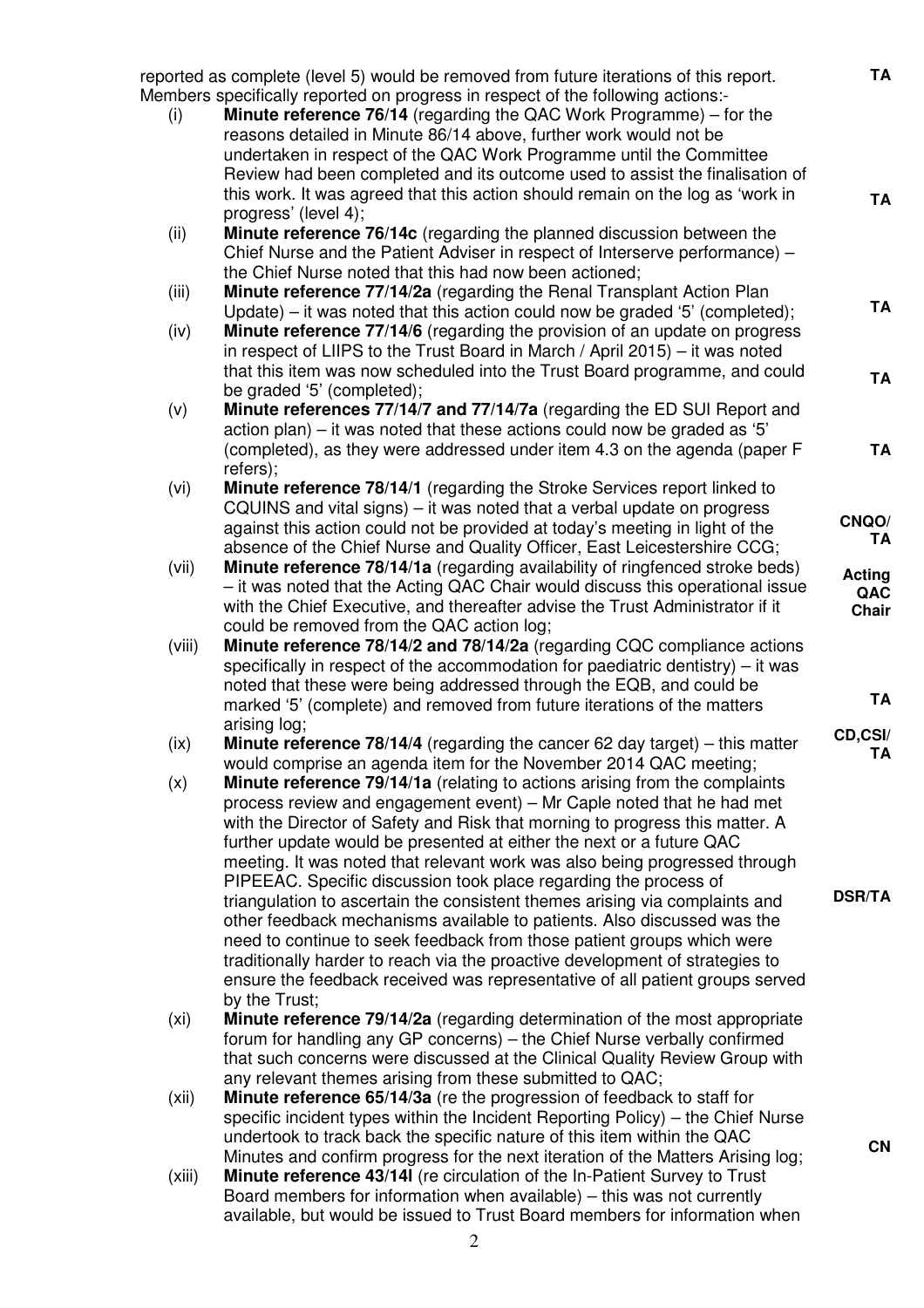it was. It was agreed that this action could be removed from future iterations of the QAC Matters Arising log;

**DCN/TA**

(xiv) **Minute reference 34/14/1a** (re the provision of an update on perinatal mortality to the QAC meeting in November 2014) – members noted that the Clinical Director of the Women's and Children's Clinical Management Group was scheduled to attend the November 2014 QAC meeting for this purpose. A wider discussion took place regarding the need (as part of the Committee review) for consideration of how the Trust Board engaged with clinicians, how the Trust Board and QAC received an appropriate level of assurance and how the Trust responded to 'live' issues.

#### **Resolved – that the matters arising report (paper B refers) and the actions outlined above be noted and undertaken by those staff members identified.**

#### 88/14/2 Interserve Performance – Proposed Reporting Route for Concerns

The Chief Nurse presented paper 'C', which provided an update on the Interserve contract and performance reporting routes and mechanisms following recent changes to the governance of the contract with Interserve and also the Trust's internal assurance systems.

Particular discussion took place regarding the anticipated improved ease of access for CMGs in raising any issues via these new mechanisms, and it was noted that the (newly titled) Trust's Director of Estates and Facilities would be attending Executive Team meetings in future. Note was made of the helpline also available for staff to report relevant issues. Discussion also took place regarding the Audit Committee's role in the review of the contract (with specific reference to issues such as procurement and value for money). Note was made that an audit commissioned by NHS Horizons was currently being undertaken and that the outcome of this audit was currently awaited.

## **Resolved – that the content of this report, and the additional verbal information provided, be received and noted.**

#### **89/14 SAFETY**

#### 89/14/1 Fractured Neck of Femur Update

Mr J Davison, Consultant Orthopaedic Surgeon, attended to present paper 'D', which provided information in respect of current performance against the Fractured Neck of Femur indicator.

 Particular discussion took place regarding specific factors affecting performance with recognition of the need to achieve the right input at the right time. Whilst a good quality service was provided by the Anaesthetists and the Orthogeriatricians, the level of cover that could be provided was not always adequate for the demand. Furthermore, efficiency and theatre turnover was below the desired level due to various factors. Also discussed were specific issues in preparing for an anticipated increased level of demand over Winter, with the desire to produce a flexible service with an extension to the operating day. In discussion, members recognised that whilst the right actions were being progressed, the actions for progression required the involvement of more than one CMG in order for these to be delivered. Whilst the MSS CMG Management Team were in discussion with the ITAPS CMG Management Team in respect of these issues, it was agreed appropriate to request an EQB response to the inter-CMG issues described within this report.

 QAC members noted the need for assurance on the updated improvement plan, in order to determine whether additional resources over and above those already detailed in the plan were required. Note was made of the MDT approach undertaken and also that the progression of this work formed a LiA workstream, and Mr Davison explained the

**CN/ CD,MSS**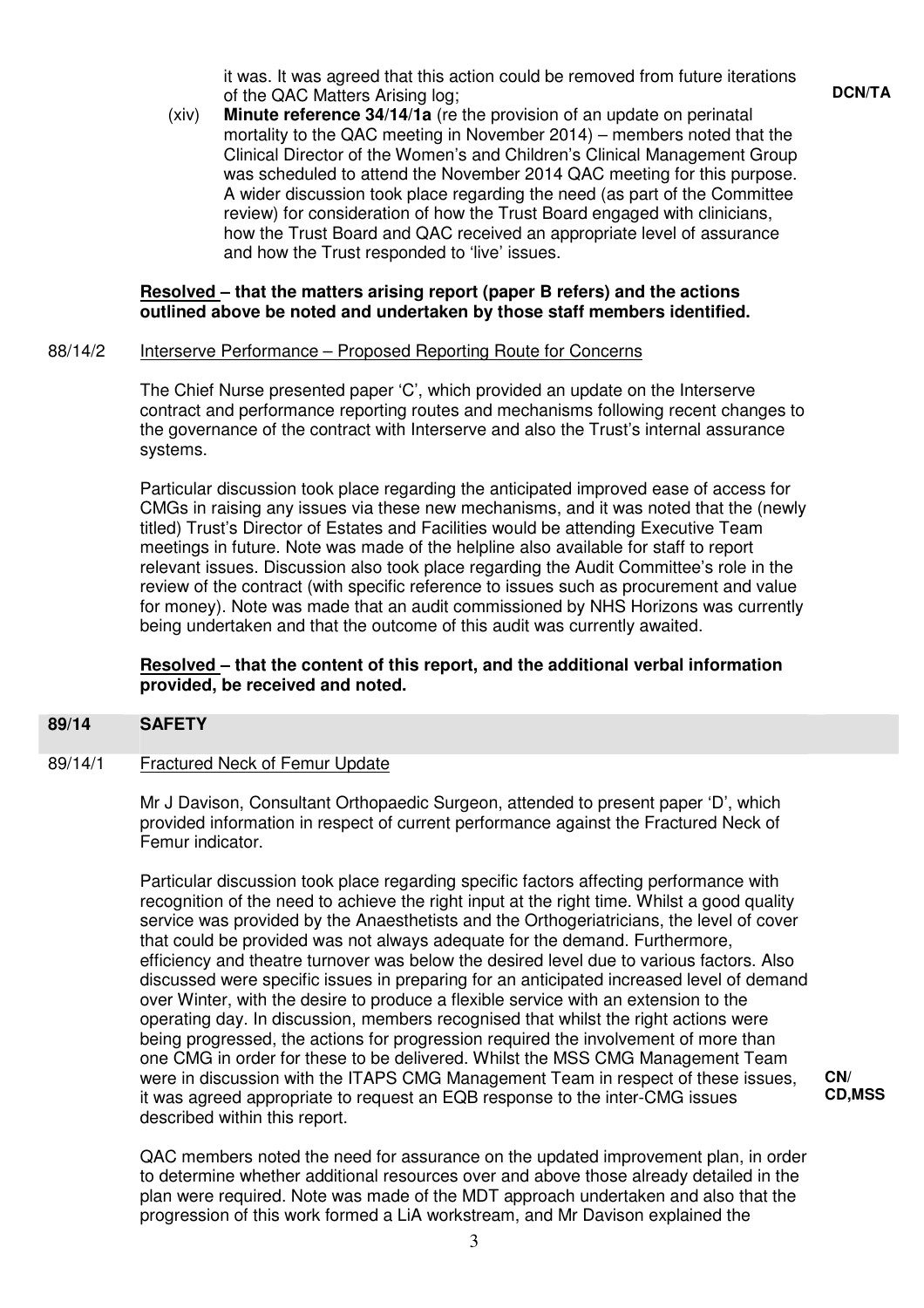benefits behind adopting such an approach.

 Assurance was sought (and provided) in respect of mortality figures and the fact that appropriate clinical priority was achieved within the processes employed. QAC members noted the positive outcomes on the ward treating fractured neck of femur patients (in relation to incidence of pressure sores, chest infections etc) which was of testament to the staff involved in their care and offered assurance to QAC, particularly as such patients were often the most frail and vulnerable patients.

 In conclusion, members looked forward to the receipt of information in relation to the Improvement Plan (either via the EQB or an alternative appropriate forum), and requested an EQB response to the inter-CMG related issues described within the report.

#### **Resolved – that (A) the contents of this report be received and noted,**

**(B) the Improvement Plan be submitted to the EQB (or other relevant forum) and thereafter be reported through to QAC, as appropriate, and CD,MSS**

**(C) an EQB response be requested to the inter-CMG related issues described within the report. CD,MSS/ CN**

89/14/2 Report by the Clinical Director, Renal, Respiratory and Cardiac

#### **Resolved – that this Minute be classed as confidential and taken in private accordingly.**

#### 89/14/3 ED Risk Review Action Plan

In the absence of the General Manager for the Emergency and Specialist Medicine CMG, the Chief Nurse presented paper 'E', the purpose of which was to provide assurance in respect of progress made against the Emergency Department Risk Review action plan and briefed members on the background to this review. She further noted that the Executive Quality Board were happy with the progress made notwithstanding one 'red' action, which was outwith the control of the Trust.

 The Chief Nurse noted that the Deputy Chief Nurse undertook a weekly quality audit of ED, the findings of which to-date indicated that the quality of the service held, despite the pressures when faced with increasing demand.

QAC members made note of the progress being made, and queried whether the action outlined under reference 2.2 would have been completed by the end of October 2014. The Chief Nurse noted that this action plan was up-to-date at the time of its presentation to EQB at the start of October 2014, and further progress would have been made in the intervening period. It was noted that the Chief Nurse would feed back on the discussion at today's meeting to the General Manager for the Emergency and Specialist Medicine CMG. **CMG. CMG. CMG. CMG. CMG. CMG. CMG. CMG. CMG. CMG. CMG. CMG. CMG. CMG. CMG. CMG. CMG. CMG. CMG. CMG. CMG. CMG. CMG. CMG. CMG. CMG. CMG. CMG. CMG. CMG. CMG.**

 **Resolved – that (A) the contents of this report be received and noted, and** 

**(B) the Chief Nurse be requested to feedback discussion on this item to the General Manager of Emergency and Specialist Medicine. CN**

#### 89/14/4 Report by the Medical Director

 **Resolved – that this Minute be classed as confidential and taken in private accordingly.** 

89/14/5 Patient Safety Report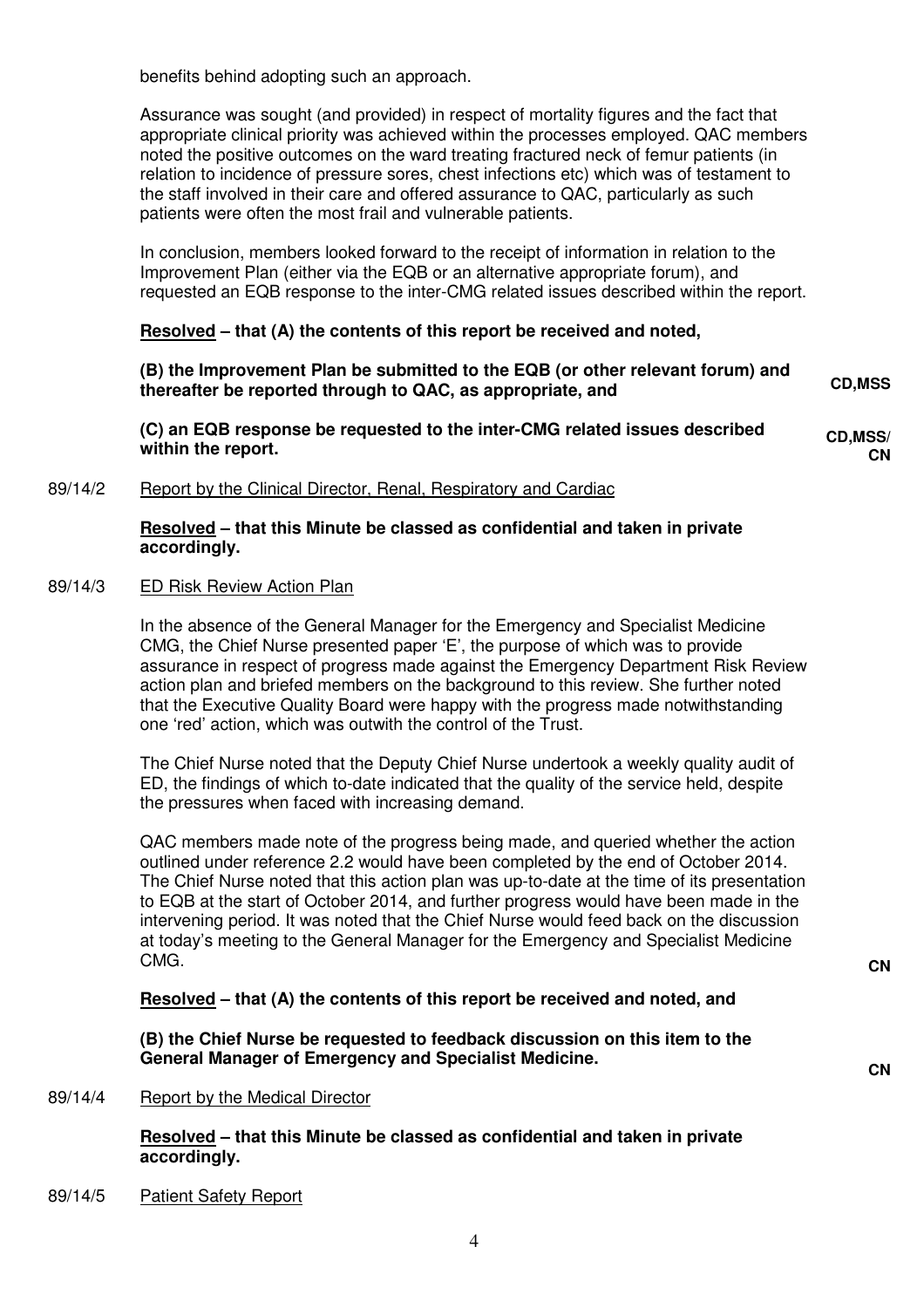The Director of Safety and Risk presented paper 'G', which provided Committee members with an update on internal safety issues and serious incidents, and external safety news and developments. She particularly highlighted the information contained in sections 2, 3 and 4 of the report, which detailed information, respectively, with regard to the backlog of typing in the Renal, Respiratory and Cardiac CMG, Patient Group Directions and the Epidural Service. She also noted that work continued in respect of themes relating to sepsis and management of the deteriorating patient, and a report was to be submitted to the next meeting of the EQB on this matter.

Particular discussion took place regarding the following:

- (i) the reasons behind the backlog of typing in the RRC CMG. The Acting QAC Chair requested that the Committee was kept informed in respect of this matter in light of the potential risks to patient safety. Also noted was the fact that all CIPs now had to be signed off by both the Chief Nurse and the Medical Director from a quality and safety perspective before they could be implemented. The Trust also benchmarked against other similar trusts nationally through the learning collaborative in place;
- (ii) recognition that implementation of the Electronic Patient Record would assist greatly in respect of issues discussed under point (i) above, and
- (iii) the fact that the Trust's five key safety actions had been incorporated into the Trust's quality commitment this year.

## **Resolved - that the contents of this report be received and noted.**

#### 89/14/6 Report from the Director of Safety and Risk

## **Resolved – that this Minute be classed as confidential and taken in private accordingly.**

## 89/14/7 Patient Falls

 Ms E Meldrum, Assistant Director of Nursing, attended to present paper 'I', which updated Committee members in respect of the prevention and management of falls at UHL and provided data in relation to the UHL falls incidence and prevalence rates for 2014/15, both of which confirmed the gradual reduction in falls.

In discussion on this item, members:

- (i) noted the significant amount of work undertaken in relation to falls prevention, as described by Ms Meldrum, including the fact that Ms L Hale, who led the work on falls prevention, belonged to a national network of Trusts who shared data and good practice in relation to falls prevention and management;
- (ii) noted that this sharing of data, as described above, had led to the realisation that there was a disparity in the way in which UHL was recording its data compared to other Trusts (i.e. UHL used all ages and types of treatment, including day cases, as its denominator rather than using bed data in relation specifically to over 65 year old patients only as other Trusts did). When UHL re-ran its data using the same denominator as other Trusts, the figures showed an improvement from those previously quoted. Ms Meldrum noted that an exercise would be undertaken to re-run all relevant data, and an exception report would be presented to EQB in this respect;
- (iii) noted the information provided regarding the training of staff in falls prevention and management during induction, and of the work underway to look at potential cultural factors involved in falls management, along with the changes made to the physical environment to ensure that nursing staff were better able to observe patients when they were completing documentation etc;
- (iv) noted the planned changes from 1 November 2014 when the corporate responsibility for falls prevention would transfer to the Patient Experience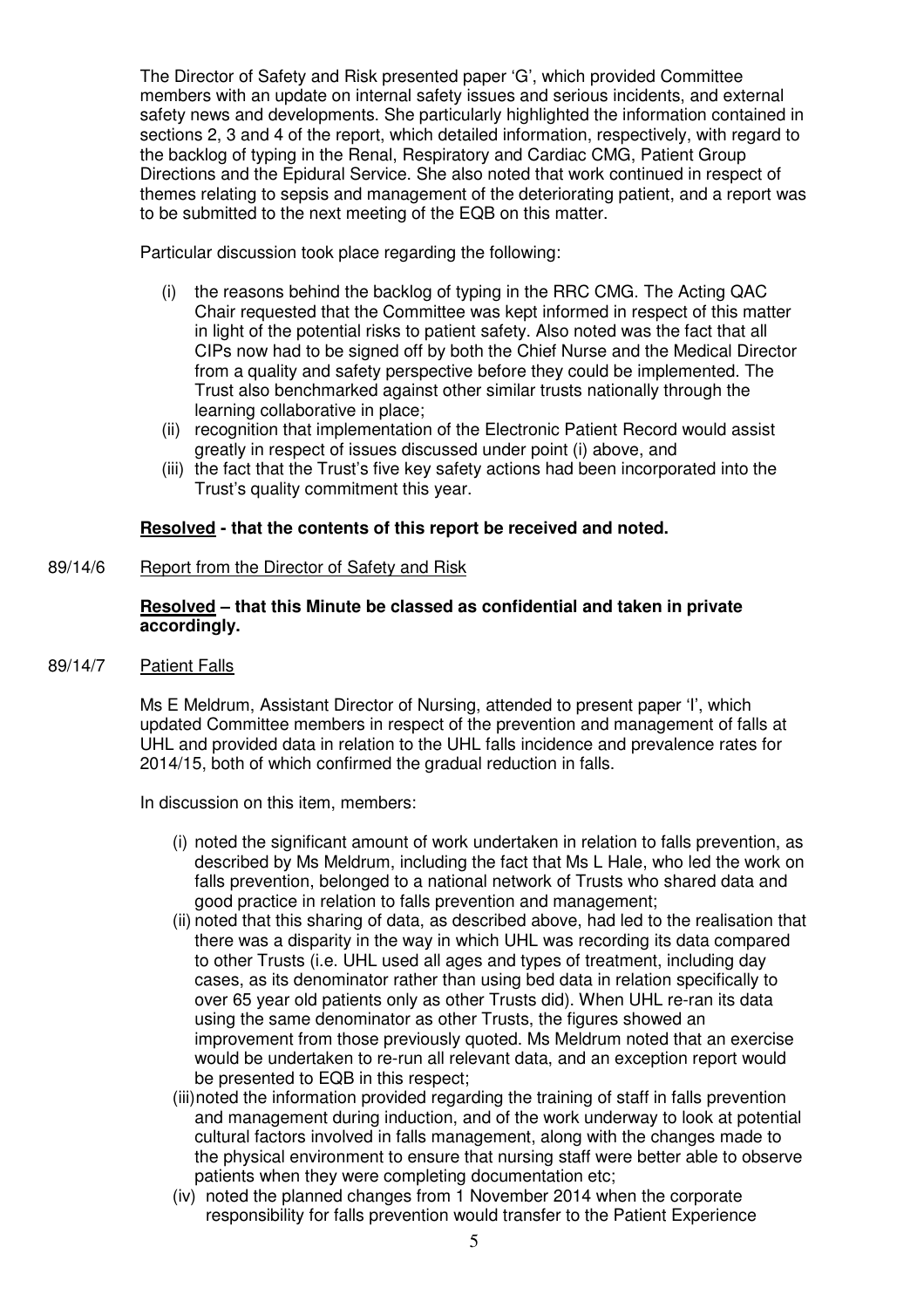Team, and the reasons behind this change, and

(v) noted the specific work undertaken if any falls occurring resulted in serious harm.

 In conclusion, members thanked Ms Meldrum and Ms Hale for attending today's meeting and for the submission of their excellent report.

## **Resolved – that the contents of this report be received and noted.**

#### 89/14/8 Clinical Implications of the Relocation of Vascular Services

 The Medical Director presented paper 'J', which outlined the specific proposals for the relocation of vascular services and identified a potential framework for the impact assessment that should be undertaken for all future service moves and changes (appendix B to the report refers).

 Members received and noted the contents of this report, noting particularly the benefits of the Impact Assessment Framework that had been developed. They queried the outcome of the Impact Assessment Framework (IAF) specifically with regard to the vascular moves, and it was explained that the IAF had been developed as a consequence of the work undertaken in relation to vascular services. As such, there had not been a retrospective analysis. Members felt that such a retrospective analysis would be helpful, and noted that the Outline Business Case would be submitted through the usual approval mechanisms. Note was also made of the need to consider any impact of service moves upon CQC registration and it was suggested that this aspect could potentially be included for consideration within the IAF form.

## **Resolved – that the contents of this report be received and noted.**

#### 89/14/9 LLR Learning Lessons to Improve Care Review

 The Medical Director presented paper 'K' which detailed, on behalf of the health community, an update on the progress made to implement the recommendations arising out of the learning lessons to improve care review.

 The Medical Director specifically made note of the need for further work on how this work fitted into the governance structure of 'Better Care Together' and also the work required to agree a method for a repeat impact assessment of the work undertaken as a result of LLIC. With regard to the latter, the Taskforce was seeking appropriate expert advice.

 In discussion on this item, members debated potential means by which to encourage clinical engagement across the health community. Also discussed was public involvement and the feedback from the families involved in the process, which offered a learning opportunity for the health community in the future.

## **Resolved – that the contents of this report be received and noted.**

#### **90/14 QUALITY**

#### 90/14/1 CQC Action Plan (compliance actions)

Paper L, as presented by the Director of Clinical Quality, detailed an update on progress against the compliance actions detailed in the CQC action plan, noting that a further updated position would be presented at next week's EQB meeting.

Specific discussion took place regarding the likely timing of a re-inspection.

#### **Resolved – that the contents of this report be received and noted.**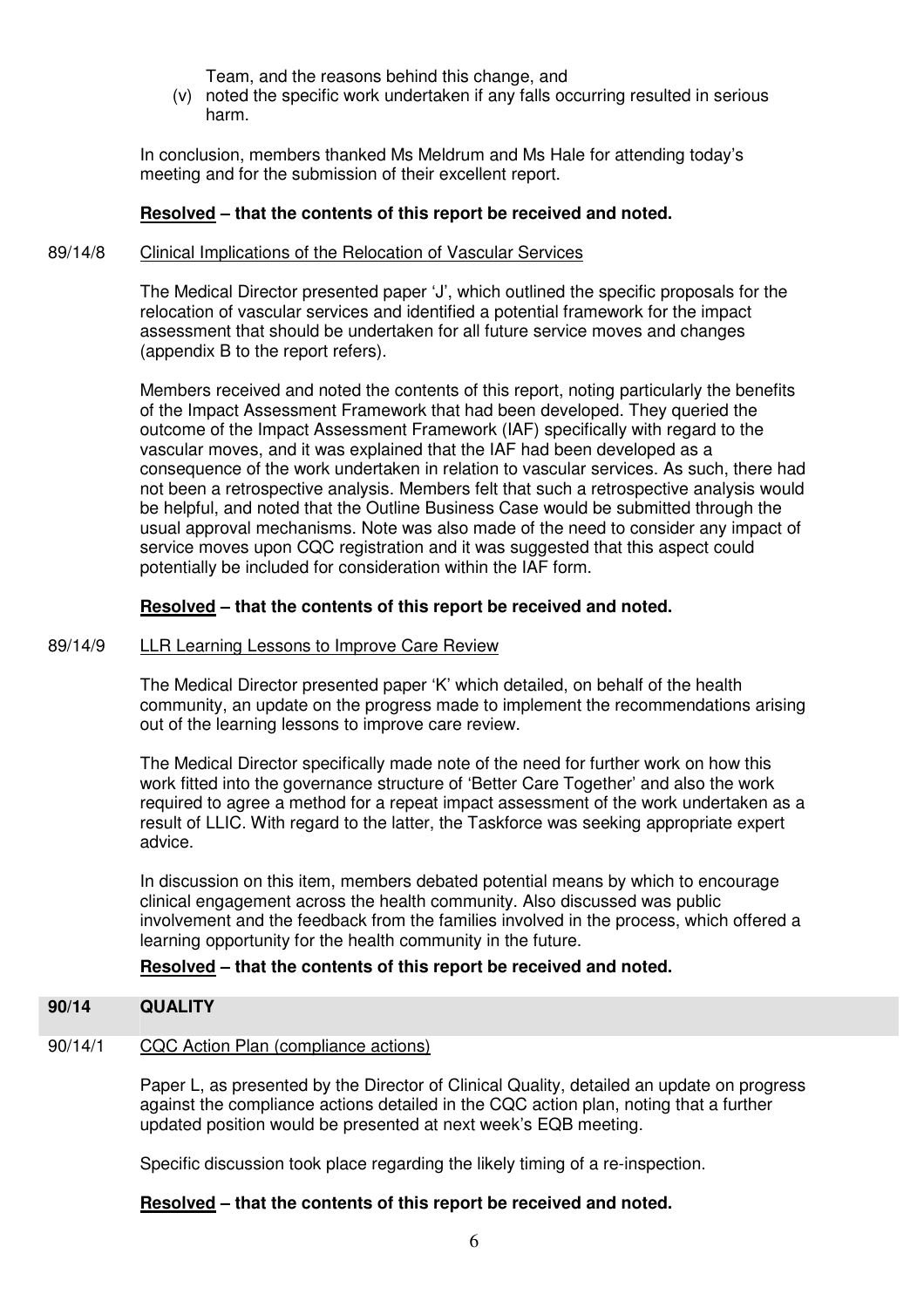## 90/14/2 CQC Approach to Inspecting and Rating NHS Hospitals

 Paper M, as presented by the Director of Clinical Quality, detailed the CQC's new approach to inspecting and rating NHS acute hospitals, specialist mental health and community health services, noting that it was this new approach to which UHL had been subject during its CQC inspection in January 2014, which was now detailed within the document.

She further noted that the CQC's Intelligent Monitoring Report for the Trust would be refreshed by 3 December 2014.

#### **Resolved – that the contents of this report, and the additional verbal information provided, be received and noted.**

#### 90/14/3 Claims and Inquest Report

Members received and noted the contents of paper N, which was the third in a series of quarterly reports presented to the EQB and QAC on the matter of Inquests and Claims.

In discussion on this item, members:

- (i) requested that the Director of Safety and Risk discussed with the Head of Legal Services how best to provide QAC with relevant assurances in respect of the Regulation 28 reports via the Claims and Inquest reports, noting the need for triangulation;
- (ii) requested that the Director of Safety and Risk provided an update to the Committee at its next meeting on the process now utilised by the NHSLA to determine the annual premium to be paid to the NHSLA by Trusts;
- (iii) noted that the Director of Safety and Risk intended to produce a report on embedding lessons from claims at the EQB meeting in December 2014, and
- (iv) debated the use of a centrally held budget for claims management, and noted that the use of a central budget particularly assisted in cross-CMG claims.

#### **Resolved – that (A) the contents of this report be received and noted, and**

#### **(B) the Director of Safety and Risk be requested to undertake the following actions:**

 **(1) to discuss with the Head of Legal Services how best to provide QAC with relevant assurances in respect of Regulation 28 reports via the Claims and Inquest reports;** 

 **(2) to provide an update to the Committee at its next meeting on the process utilised by the NHSLA to determine the annual premium to be paid to the NHSLA by Trusts, and** 

 **(3) to submit a report on embedding lessons from claims at the EQB meeting in December 2014.** 

**DSR/TA**

**DSR/ HoLS**

**DSR**

**DSR**

#### 90/14/4 Nursing Workforce Report

 The Chief Nurse presented paper 'O', which provided assurance to the Committee that matters relating to nursing workforce were being managed and that risk, wherever possible, was mitigated.

The Chief Nurse noted that a particular flaw to the tool utilised was the fact that it did not allow for flexing of the planned position, albeit she noted that there was nothing of concern within paper O for reporting.

Particular discussion took place regarding the following:

(i) the reduced number of training places for paediatric nurses, meaning that it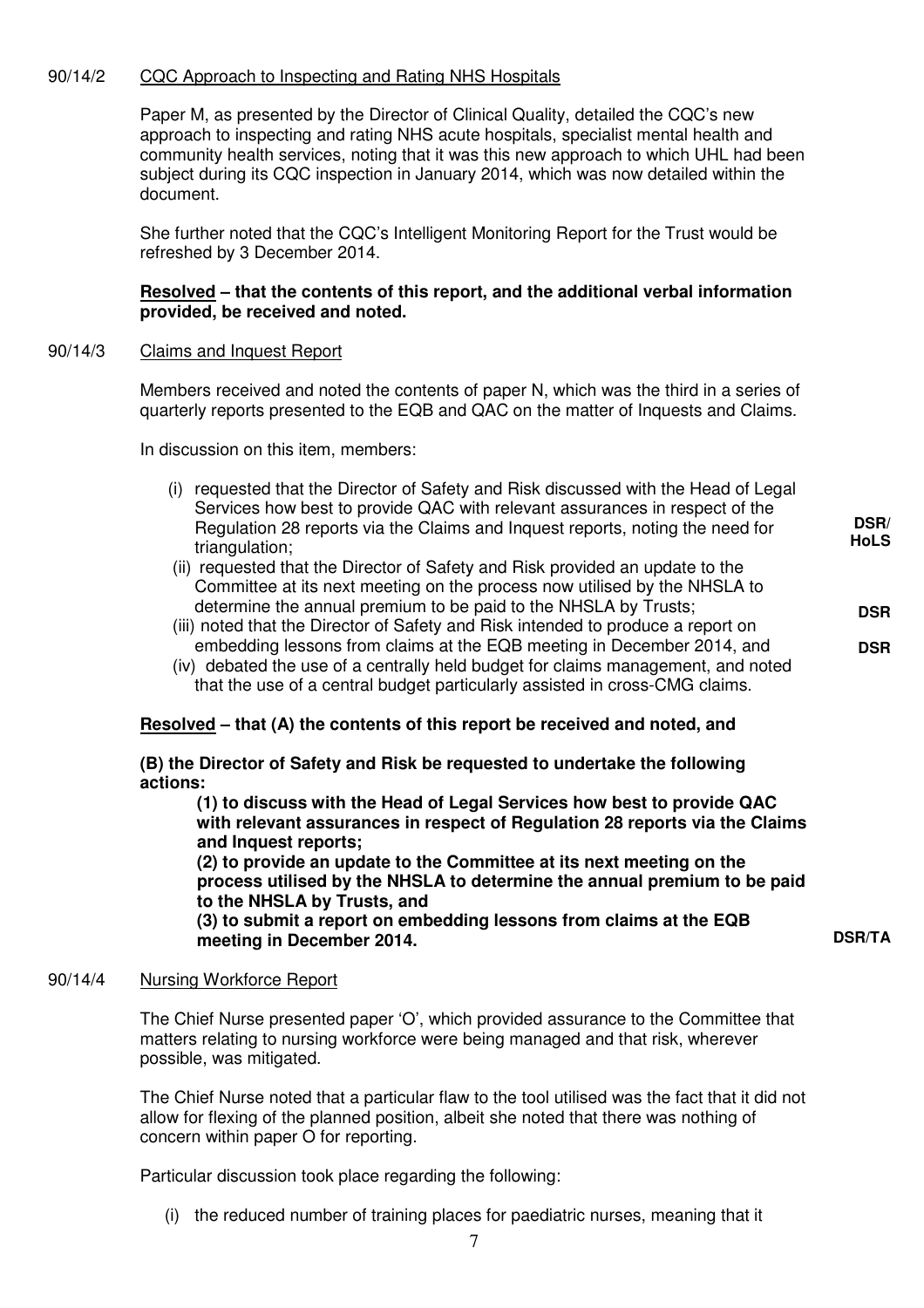could sometimes be harder to recruit to these posts;

- (ii) assurance was sought that current staffing constraints did not pose a risk in terms of safeguarding issues – note was made that the Trust employed many more nursing staff now than it had previously due to the investment made in this area. Whilst there were more nursing staff, some nursing staff were only newly qualified and therefore required support from their more senior colleagues. It was noted that the TDA measured Trusts on an 80% threshold (for nurse staffing levels) and would be concerned if any wards fell below that;
- (iii) members expressed their congratulations to the Chief Nurse and Deputy Chief Nurse regarding the success of the Trust's overseas recruitment programme, noting that NHS England regarded the Trust as an exemplar in this area, and
- (iv) noted the number of nursing vacancies within one CMG (Medicine) albeit recognising that it was important to keep nursing staff within the areas in which they wanted to work, otherwise the Trust risked being unable to retain their services.

#### **Resolved – that the contents of this report be received and noted.**

#### 90/14/5 Ward Clinical Measures Dashboard

The Chief Nurse presented paper 'P', which provided an update on the revised nursing clinical measures dashboard in terms of changes to the nursing metrics, suggested performance thresholds, reporting and monitoring arrangements that would take place at the monthly data Nursing Executive Team (NET) and proposed actions and measures that would be taken if a ward or department continued to show a decline.

In discussion members noted that they would find it helpful, in future iterations of this report, to receive a summarised list of those wards in special measures (levels 2 and 3).

#### **Resolved – that (A) the contents of this report be received and noted, and**

## **(B) the Chief Nurse be requested, in future iterations of this report, to summarise in a list format those wards in special measures (levels 2 and 3). CN**

#### 90/14/6 Month 6 – Quality and Performance Update

Members received and noted the contents of paper 'Q', which detailed the Quality and Performance Report for the period ending 30 September 2014.

Discussion took place regarding specific aspects of the report relating to capacity issues and mortality figures.

#### **Resolved – that the contents of this report be received and noted.**

#### **91/14 ITEMS FOR THE ATTENTION OF QAC FROM EQB**

91/14/1 EQB Meeting of 9 September 2014 and 7 October 2014 – Items for the attention of QAC

> **Resolved – that the action notes of the EQB meetings held on 9 September 2014 (paper R refers) and 7 October 2014 (paper R1 refers), which specifically highlighted within them items for the attention of QAC, be received and noted.**

#### **92/14 MINUTES FOR INFORMATION**

## 92/14/1 Finance and Performance Committee

**Resolved – that the public Minutes of the 24 September 2014 meeting of the Finance and Performance Committee (paper S refers) be received and noted.**